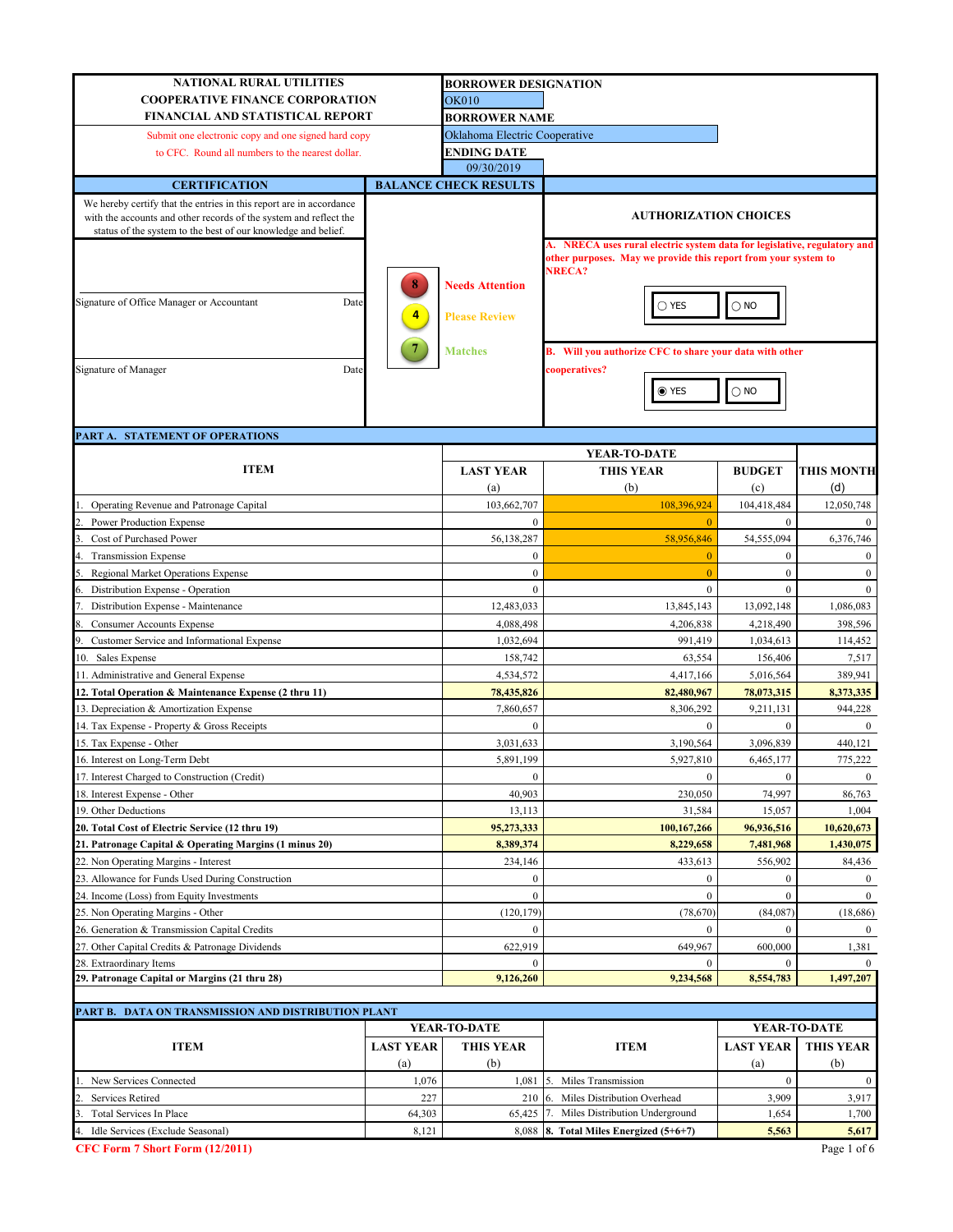| <b>CFC</b>                                                                                                          |                | <b>BORROWER DESIGNATION</b>                                                           |                  |
|---------------------------------------------------------------------------------------------------------------------|----------------|---------------------------------------------------------------------------------------|------------------|
| FINANCIAL AND STATISTICAL REPORT                                                                                    |                | <b>OK010</b>                                                                          |                  |
|                                                                                                                     |                | <b>YEAR ENDING</b>                                                                    | 09/30/2019       |
| PART C. BALANCE SHEET                                                                                               |                |                                                                                       |                  |
| <b>ASSETS AND OTHER DEBITS</b>                                                                                      |                | <b>LIABILITIES AND OTHER CREDITS</b>                                                  |                  |
| Total Utility Plant in Service                                                                                      |                | 321,266,203 29. Memberships                                                           | 220,225          |
| <b>Construction Work in Progress</b>                                                                                |                | 40,396,508 30. Patronage Capital                                                      | 97,979,150       |
| 3. Total Utility Plant (1+2)                                                                                        |                | 361,662,711 31. Operating Margins - Prior Years                                       | $\mathbf{0}$     |
| 4. Accum. Provision for Depreciation and Amort                                                                      |                | 110,670,871 32. Operating Margins - Current Year                                      | 9,092,034        |
| Net Utility Plant (3-4)                                                                                             |                | 250,991,840 33. Non-Operating Margins                                                 | 142,534          |
| Nonutility Property - Net                                                                                           |                | 0 34. Other Margins & Equities                                                        | 10,721,851       |
| 7. Investment in Subsidiary Companies                                                                               |                | 0 35. Total Margins & Equities (29 thru 34)                                           | 118,155,794      |
| Invest. in Assoc. Org. - Patronage Capital                                                                          | 51,379,039     | 36. Long-Term Debt CFC (Net)                                                          | 213,301,660      |
| 9. Invest. in Assoc. Org. - Other - General Funds                                                                   | $\overline{0}$ | $\lambda$<br>(Payments-Unapplied (\$)                                                 |                  |
| 10. Invest in Assoc. Org. - Other - Nongeneral Funds                                                                |                | $6,390,906$ 37. Long-Term Debt - Other (Net)                                          | $\overline{0}$   |
| 11. Investments in Economic Development Projects                                                                    | $\mathbf{0}$   | (Payments-Unapplied (\$)                                                              |                  |
| 12. Other Investments                                                                                               |                | $\boxed{0}$ 38. Total Long-Term Debt (36 + 37)                                        | 213,301,660      |
| 13. Special Funds                                                                                                   | $\mathbf{0}$   | 39. Obligations Under Capital Leases - Non current                                    | $\boldsymbol{0}$ |
| 14. Total Other Property & Investments (6 thru 13)                                                                  |                | <b>57,769,945</b> 40. Accumulated Operating Provisions - Asset Retirement Obligations | 12,905,608       |
| 15. Cash-General Funds                                                                                              |                | $9,233,144$ 41. Total Other Noncurrent Liabilities (39+40)                            | 12,905,608       |
| 16. Cash-Construction Funds-Trustee                                                                                 |                | 0 42. Notes Payable                                                                   | $\mathbf{0}$     |
| 17. Special Deposits                                                                                                | 5              | 43. Accounts Payable                                                                  | 11,788,679       |
| 18. Temporary Investments                                                                                           | $\mathbf{0}$   | 44. Consumers Deposits                                                                | 2,264,754        |
| 19. Notes Receivable - Net                                                                                          | 9,511,347      | 45. Current Maturities Long-Term Debt                                                 | $\boldsymbol{0}$ |
| 20. Accounts Receivable - Net Sales of Energy                                                                       |                | 10,316,382 46. Current Maturities Long-Term Debt-Economic Dev.                        | $\boldsymbol{0}$ |
| 21. Accounts Receivable - Net Other                                                                                 | 1,562,326      | 47. Current Maturities Capital Leases                                                 | $\mathbf{0}$     |
| 22. Renewable Energy Credits                                                                                        |                | 0 48. Other Current & Accrued Liabilities                                             | 2,982,086        |
| 23. Materials & Supplies - Electric and Other                                                                       | 489,532        | 49. Total Current & Accrued Liabilities (42 thru 48)                                  | 17,035,518       |
| 24. Prepayments                                                                                                     | 349,968        | 50. Deferred Credits                                                                  | 2,584,227        |
| 25. Other Current & Accrued Assets                                                                                  | 109,566        | 51. Total Liabilities & Other Credits (35+38+41+49+50)                                | 363,982,807      |
| 26. Total Current & Accrued Assets (15 thru 25)                                                                     | 31,572,271     |                                                                                       |                  |
| 27. Deferred Debits                                                                                                 | 23,648,751     |                                                                                       |                  |
| 28. Total Assets & Other Debits (5+14+26+27)                                                                        | 363,982,807    |                                                                                       |                  |
|                                                                                                                     |                | ESTIMATED CONTRIBUTION-IN-AID-OF-CONSTRUCTION                                         |                  |
|                                                                                                                     |                | Balance Beginning of Year                                                             | $\overline{0}$   |
|                                                                                                                     |                | Amounts Received This Year (Net)                                                      | $\overline{0}$   |
|                                                                                                                     |                | <b>TOTAL Contributions-In-Aid-Of-Construction</b>                                     | $\bf{0}$         |
| PART D. THE SPACE BELOW IS PROVIDED FOR IMPORTANT NOTES REGARDING THE FINANCIAL STATEMENT CONTAINED IN THIS REPORT. |                |                                                                                       |                  |
|                                                                                                                     |                |                                                                                       |                  |
|                                                                                                                     |                |                                                                                       |                  |
|                                                                                                                     |                |                                                                                       |                  |
|                                                                                                                     |                |                                                                                       |                  |
|                                                                                                                     |                |                                                                                       |                  |
|                                                                                                                     |                |                                                                                       |                  |
|                                                                                                                     |                |                                                                                       |                  |
|                                                                                                                     |                |                                                                                       |                  |
|                                                                                                                     |                |                                                                                       |                  |
|                                                                                                                     |                |                                                                                       |                  |
|                                                                                                                     |                |                                                                                       |                  |
|                                                                                                                     |                |                                                                                       |                  |
|                                                                                                                     |                |                                                                                       |                  |
|                                                                                                                     |                |                                                                                       |                  |
|                                                                                                                     |                |                                                                                       |                  |
|                                                                                                                     |                |                                                                                       |                  |
|                                                                                                                     |                |                                                                                       |                  |
|                                                                                                                     |                |                                                                                       |                  |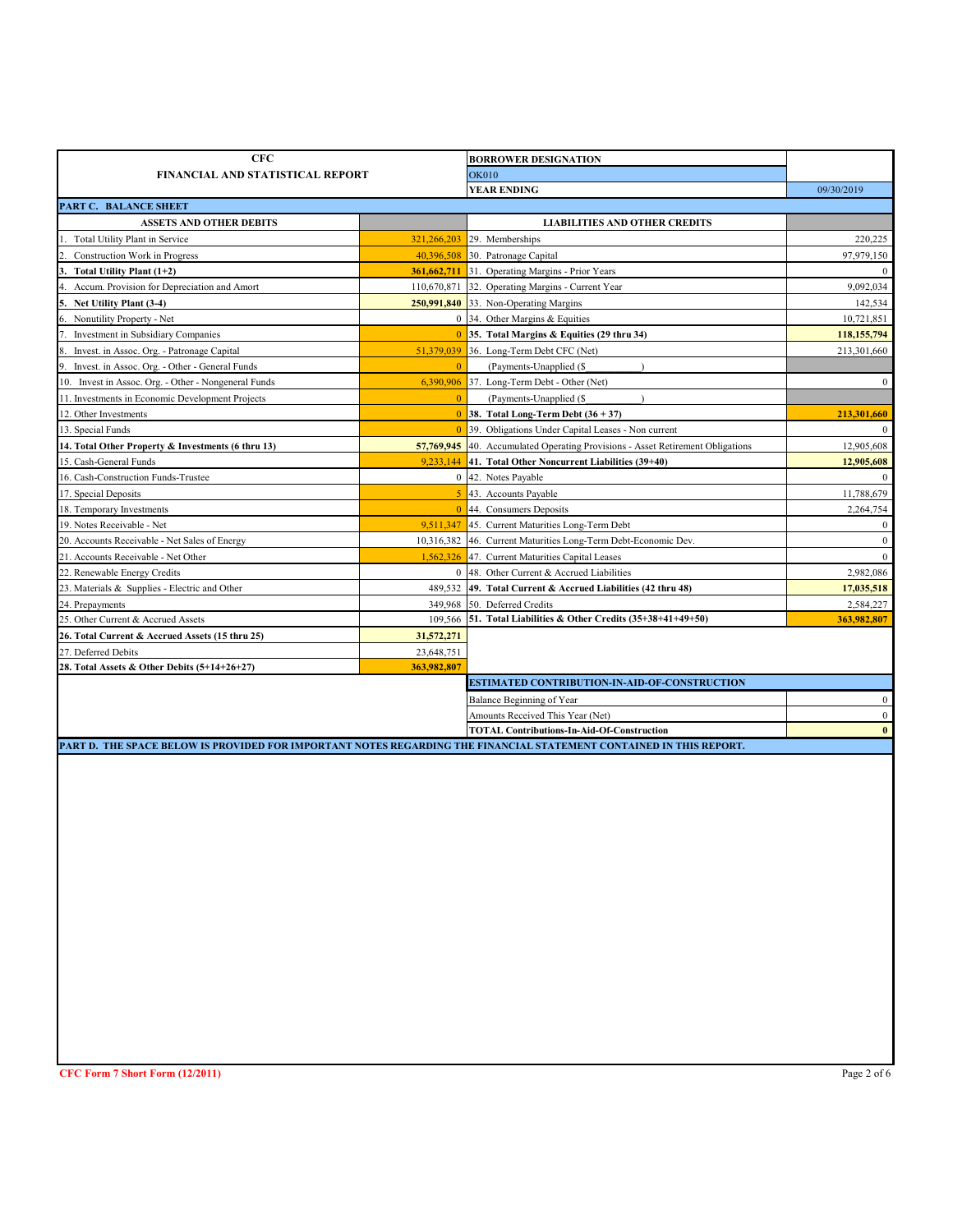| <b>Borrower Designation:</b><br><b>OK010</b> | FINANCIAL AND STATISTICAL REPORT |                          |                          |                          |                          |                          |                        |  |
|----------------------------------------------|----------------------------------|--------------------------|--------------------------|--------------------------|--------------------------|--------------------------|------------------------|--|
| <b>Period Ended:</b>                         | September-19                     |                          |                          |                          |                          |                          |                        |  |
| PART R. POWER REQUIREMENTS DATA BASE         |                                  |                          |                          |                          |                          |                          |                        |  |
| <b>CLASSIFICATION</b>                        | <b>CONSUMER SALES</b>            |                          |                          |                          |                          |                          |                        |  |
|                                              | <b>AND</b>                       |                          |                          |                          |                          |                          |                        |  |
|                                              | <b>REVENUE DATA</b>              | January                  | February                 | March                    | April                    | May                      | June                   |  |
| 1. Residential Sales                         | a. No Consumers                  | 51,710                   | 51,780                   | 51,880                   | 51,990                   | 52.065                   | 52,077                 |  |
|                                              | b. KWH Sold                      | 82,827,074               | 73,248,956               | 68,942,762               | 46,855,117               | 49,345,067               | 62,064,074             |  |
| Acct 440.01                                  | . Revenue                        | 7,272,733                | 7,142,025                | 6,675,026                | 6,032,259                | 5,972,189                | 9,033,683              |  |
| 2. Commercial Sales                          | a. No Consumers                  | 3,949                    | 3,953                    | 3,971                    | 3,982                    | 3,984                    | 3,995                  |  |
| Small                                        | b. KWH Sold                      | 8,657,716<br>882,214     | 7,692,488                | 7,254,087                | 6,499,890                | 7,490,579                | 8,524,521<br>1,309,148 |  |
| Account 442.01                               | . Revenue                        |                          | 873,601                  | 822,391                  | 871,169                  | 904,668                  |                        |  |
| 3. Commercial Sales<br>Large                 | a. No Consumers<br>b. KWH Sold   | 564<br>13,695,300        | 568<br>12,038,676        | 568<br>10,559,303        | 571<br>11,228,456        | 573<br>13,992,646        | 576<br>15,799,629      |  |
| Account 442.02                               | Revenue                          | 1,196,292                | 1,180,723                | 1,053,735                | 1,252,628                | 1,413,135                | 1,746,591              |  |
|                                              |                                  |                          |                          |                          |                          |                          |                        |  |
| 4. Industrial Sales-Sm                       | a. No Consumers                  | 42                       | 42                       | 42                       | 42                       | 42                       | 42                     |  |
| 1000 KV or Less                              | b. KWH Sold                      | 3.843.039                | 3,388,783                | 2,971,579                | 3,192,474                | 4.092.945                | 4,909,045              |  |
| Acct 442.03                                  | Revenue                          | 305,306                  | 299,997                  | 271,919                  | 324,305                  | 376,299                  | 424,898                |  |
| 5. Industrial Sales-LG                       | a. No Consumers                  | 7                        | 7                        | 7                        | 7                        | 7                        |                        |  |
| over 1,000 KV                                | b. KWH Sold                      | 8,774,682                | 8,947,325                | 7,875,526                | 8,600,968                | 10,438,364               | 11,247,469             |  |
| Acct 442.04                                  | Revenue                          | 464,964                  | 443,090                  | 371,956                  | 492,550                  | 637,139                  | 649,430                |  |
| 6. Public Street and                         | a. No Consumers                  | 287                      | 286                      | 285                      | 286                      | 286                      | 287                    |  |
| <b>Highway Lighting</b>                      | b. KWH Sold                      | 108,471                  | 113,237                  | 113,328                  | 113.209                  | 113,403                  | 113,102                |  |
| Acct 444.00                                  | Revenue                          | 27,431                   | 28,567                   | 29.078                   | 29,266                   | 28,733                   | 28,888                 |  |
| 7. Other Sales to                            | L. No Consumers                  |                          |                          |                          |                          |                          |                        |  |
| Public Auth                                  | b. KWH Sold                      |                          |                          |                          |                          |                          |                        |  |
| Acct 445.                                    | . Revenue                        |                          |                          |                          |                          |                          |                        |  |
| 8. Sales for Resales -                       | a. No Consumers                  |                          |                          |                          |                          |                          |                        |  |
| <b>REA Borrowers</b>                         | b. KWH Sold                      |                          |                          | $\overline{\phantom{a}}$ |                          |                          |                        |  |
|                                              | . Revenue                        |                          | $\overline{\phantom{a}}$ | $\overline{\phantom{a}}$ |                          |                          |                        |  |
| 9. Sales for Resale -                        | a. No Consumers                  | $\overline{\phantom{a}}$ | $\frac{1}{2}$            | $\overline{\phantom{a}}$ | $\overline{\phantom{a}}$ | $\overline{\phantom{a}}$ | ÷                      |  |
| Other                                        | b. KWH Sold                      |                          |                          |                          |                          |                          |                        |  |
|                                              | c. Revenue                       |                          |                          |                          |                          |                          |                        |  |
| <b>10. TOTAL No Consumers</b>                |                                  | 56,559                   | 56,636                   | 56,753                   | 56,878                   | 56,957                   | 56,984                 |  |
| <b>11. TOTAL KWH Sold</b>                    |                                  | 117,906,282              | 105,429,465              | 97,716,585               | 76,490,114               | 85,473,004               | 102,657,840            |  |
| <b>12. TOTAL Revenue Recv</b>                |                                  |                          |                          |                          |                          |                          |                        |  |
| from sales of Elec Energy                    |                                  | 10,148,940               | 9,968,003                | 9,224,104                | 9,002,178                | 9,332,163                | 13,192,639             |  |
| 13. Other Electric Revenue                   |                                  | 412,142                  | 664,081                  | 730,667                  | 729,605                  | 707,485                  | 886,156                |  |
| 14. kWH - Own Use                            |                                  | 230,076                  | 199,845                  | 184,529                  | 129,392                  | 119,237                  | 128,536                |  |
| 15. TOTAL kWh Purchased                      |                                  | 122,819,044              | 109,822,360              | 101,788,109              | 79,677,202               | 89,034,380               | 106,935,250            |  |
| 16. TOTAL kWh Generated                      |                                  | $\overline{\phantom{a}}$ | $\overline{\phantom{a}}$ | $\overline{\phantom{a}}$ | $\overline{\phantom{a}}$ | $\overline{\phantom{a}}$ | ٠                      |  |
| 17. Cost of Purchased & Generated            |                                  | 7,234,338                | 7,056,959                | 6,208,358                | 5,436,705                | 5,773,033                | 6,564,843              |  |
| 19. Peak-Sum all kWh (metered)               |                                  | 241,596.0                | 286,612.0                | 275,269.0                | 181,468.0                | 202,533.0                | 263,589.0              |  |

Page 6 of 7